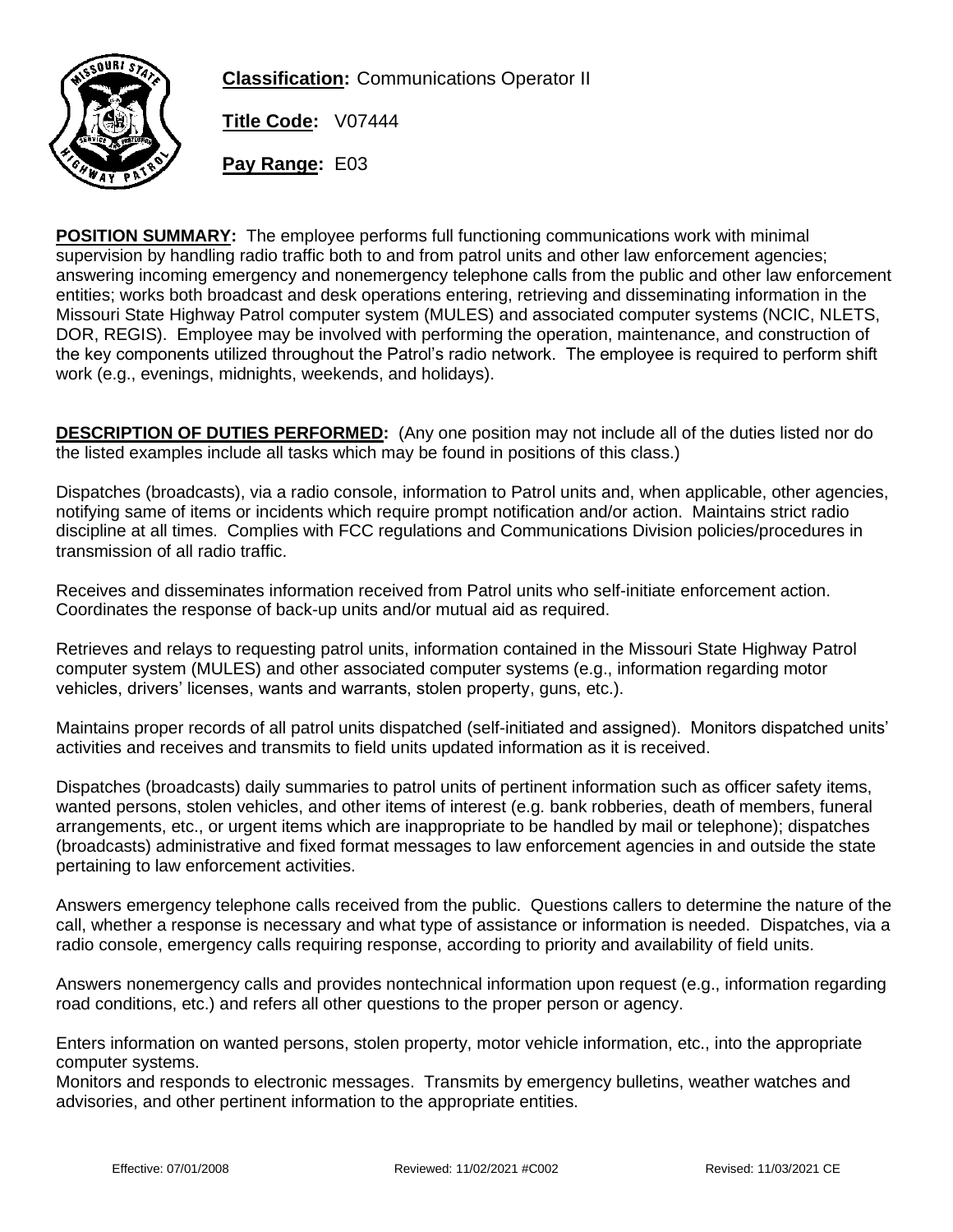# **Classification:** Communications Operator II **Classification:** Page 2

Monitors National Warning System (NAWAS). Makes notifications regarding severe weather, critical situations, etc., to the appropriate entities. Conducts daily roll call tests of NAWAS circuit.

Maintains security for the troop headquarters by monitoring all who enter and leave the building; assures all entrances/exits and windows are secure after hours; makes regular rounds of the building and grounds as prescribed by command staff.

Completes required reports and logs and orders supplies as needed.

Monitors, maintains, and "troubleshoots" station computer systems and printers. Designs, maintains and updates computer databases, spreadsheets, and files. Assists other agencies with computer problems when requested.

Answers incoming telephone calls and records and logs all calls requiring departmental action; assists callers and/or forwards calls to appropriate personnel.

Coordinates the flow of information during critical situations (e.g., flood, manhunt, bank robbery, murder, etc.) between officers, troops staff, headquarters staff, communications personnel, media, and the public.

Responds to or refers to the appropriate personnel all telephone and in-person inquiries pertaining to Patrol operations manual, department directives, Missouri statutes, new or proposed legislation, motor vehicle laws, criminal code violations, current events, travel information, and county officials in the troop.

Reports to appropriate personnel or handles within their scope of training all service difficulties with telephones, telephone console, radio system, and/or computer system in an effort to expedite the resolution of technical problems to ensure safety of troopers, other field personnel, and the public.

Relays (broadcasts) via telephone, information to Patrol personnel and, when applicable, other agencies, notifying the same of items or incidents which require prompt notification and/or action; maintains strict telephone discipline at all times; complies with Communications Division policies/procedures in proper telephone technique and release of information.

Retrieves and disseminates information received via telephone from patrol officers; assists in coordinating events when an interagency mutual aid response is required.

Maintains proper records of all appropriate events requiring a call for service.

Receives and relays to appropriate dispatch personnel updated information as it is received.

Maintains adequate files (e.g., manual folders or electronic files) on a variety of subjects so that prompt, accurate information can be retrieved to answer questions from road troopers, other police agencies, and the public.

Notifies the troop commander or officer-in-charge of significant occurrences happening in the troop after hours; gives status report to relief personnel within established shift change times and guidelines.

Performs other related work as assigned.

**REQUIRED KNOWLEDGE, SKILLS, AND ABILITIES:** Communications: Must have the ability to actively listen to others for understanding of their needs and situations; must have the ability to speak English with sufficient clarity to be understood by others on the telephone, radio or in person. Must be able to assertively control conversations in order to quickly and accurately gather pertinent information and be able to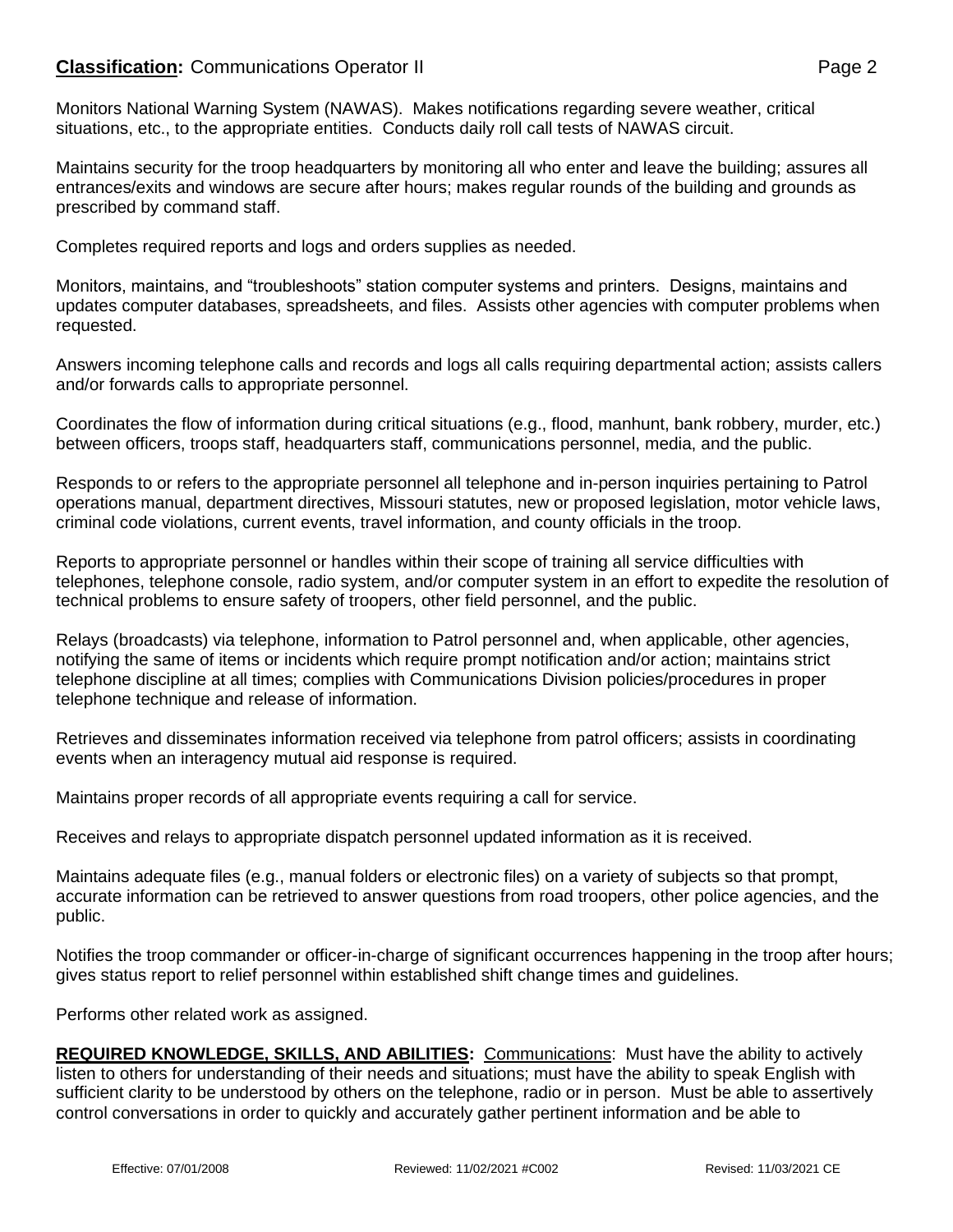# **Classification:** Communications Operator II **Classification:** Page 3

communicate this information professionally and precisely to the proper recipient. Must be able to read and understand written correspondence, memoranda and directives. Must have the ability to report events and information in writing legibly and accurately, using proper English grammar, spelling, and structure.

Must have the ability to act in a decisive manner, using good judgment. Must have the ability to maintain objective in the decision-making process; must have the ability to effectively prioritize situations and information and make appropriate decisions based on information received. Must have the ability to learn and apply new information; must have the ability to handle a variety of rapidly flowing information at one time; must have the ability to remember numerous details.

Must be consistent in dealing with people; must be able to detach from callers' emotions, yet project an image of empathy (i.e., avoid personal involvement). Must have the ability to maintain appropriate and constructive behavior and attitude in response to difficult or adverse situations. Must have the ability and willingness to accept criticism and/or discipline; must have the ability to work cooperatively with supervisors and establish cohesive, effective relationships with peers (i.e., teamwork abilities).

Must have the ability to act in a mature, dependable fashion; ability and willingness to maintain dependable work habits such as reporting to work on time, with little prompting and intervention. Must represent the organization to other agencies and citizens with a courteous, helpful, accurate and business-like attitude in all radio, telephone and personal contact. Must have the willingness and ability to respect private, confidential information. Must have the ability to support and carry out directives.

Must be able to provide high quality, accurate work. Must be able to perform multiple tasks simultaneously and remain focused under stress. Must have the ability to adjust to new or unique situations. Must have the ability to properly understand and interpret computer software.

Must have the ability to hear and understand sound sources coming through a communications headset and/or radio and/or standard telephone receiver. Must have the ability to hear and understand other outside sound sources while wearing a communications headset (i.e., the ability to hear sound sources not coming through the headset). Must have the ability to read and discern visual images on a variety of media, including the ability to read and understand maps. Must be able to type at least 25 wpm, after adjustment for errors, on a standard computer terminal keyboard. Must have the ability to record names and numbers accurately (i.e., not transpose numbers and/or letters). Must have the ability to simultaneously operate a multi-screen computer, logging screen, microphone, and various receivers. Must be able to distinguish colors as displayed on a computer screen, electronic components and wires.

Must possess and maintain a technical working knowledge of communications equipment, practices and procedures including but not limited to:

Knowledge of functions and operation of radio console, telephone console, call logging recorder, computer data entry, fax machine, and other station equipment.

Knowledge of basic telephone and radio techniques/procedures for dispatching response units and handling incoming emergency or nonemergency calls.

Knowledge of the procedures for broadcasting potentially dangerous information.

Knowledge of the laws and restrictions for accessing and dispensing criminal history and other information obtained during the course of duty.

Knowledge of FCC rules and regulations applicable to radio broadcasts.